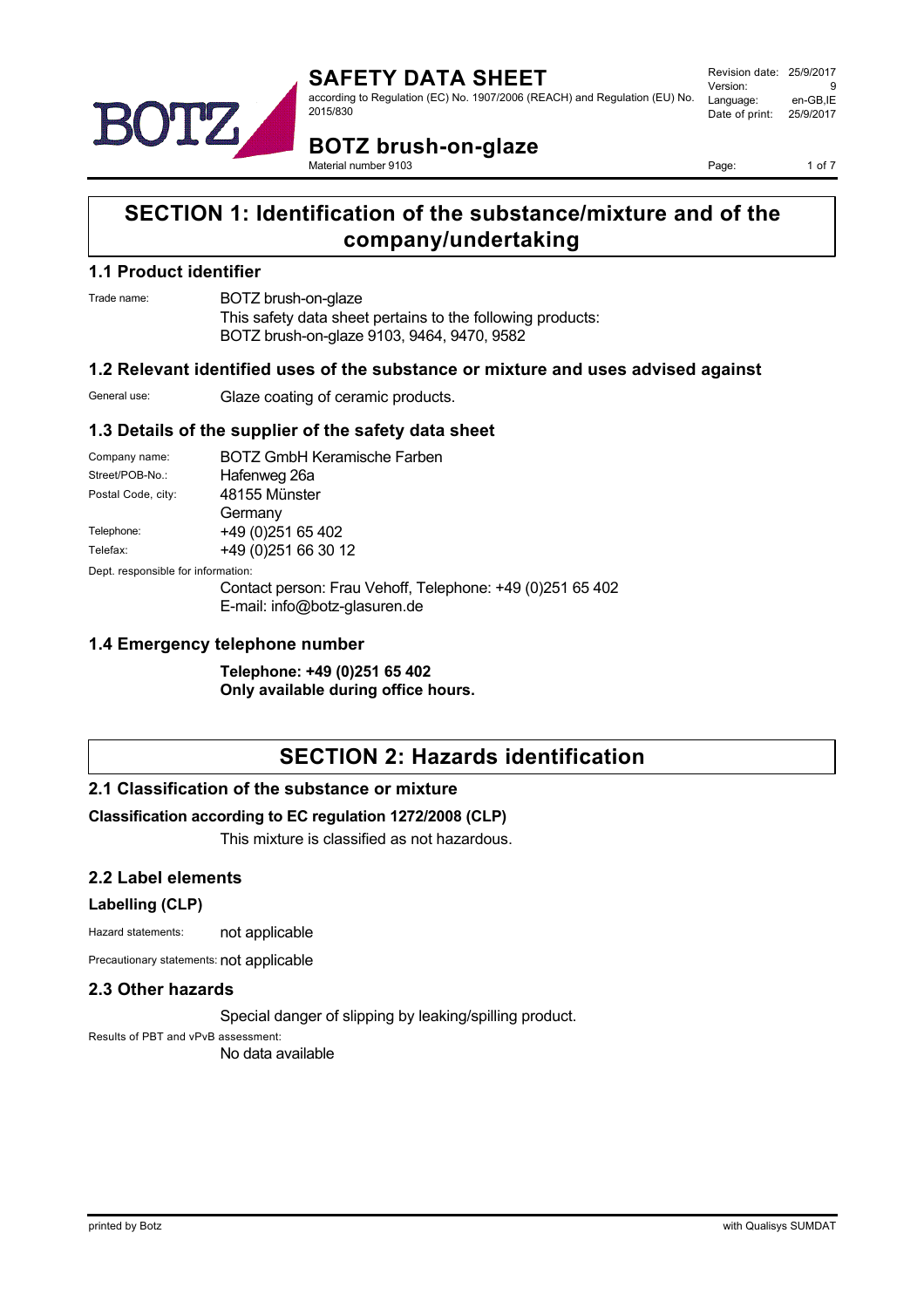

**BOTZ brush-on-glaze** Material number 9103

Page: 2 of 7

# **SECTION 3: Composition / information on ingredients**

#### 3.1 Substances: not applicable

#### **3.2 Mixtures**

Chemical characterisation: Mineral compound, milled glass, solvent-free acrylic binder.

Hazardous ingredients:

| Ingredient                       | Designation       | Content | Classification                          |
|----------------------------------|-------------------|---------|-----------------------------------------|
| EC No. 209-062-5<br>CAS 554-13-2 | Lithium carbonate | < 6 %   | Acute Tox. 4; H302. Eye Irrit. 2; H319. |

Full text of H- and EUH-statements: see section 16.

# **SECTION 4: First aid measures**

#### **4.1 Description of first aid measures**

- In case of inhalation: During the firing process: In case of inhalation of decomposition products, affected person should be moved into fresh air and kept still. Seek medical treatment in case of troubles.
- Following skin contact: Remove residues with soap and water. In case of skin irritation, consult a physician.
- After eye contact: With eyelids open, wash out eyes for several minutes under flowing water. In case of troubles or persistent symptoms, consult an opthalmologist.

After swallowing: Rinse mouth with water. Seek medical treatment in case of troubles.

#### **4.2 Most important symptoms and effects, both acute and delayed**

No data available

#### **4.3 Indication of any immediate medical attention and special treatment needed**

Treat symptomatically.

# **SECTION 5: Firefighting measures**

#### **5.1 Extinguishing media**

Suitable extinguishing media:

Product is non-combustible. Extinguishing materials should therefore be selected according to surroundings.

Extinguishing media which must not be used for safety reasons:

Full water jet

#### **5.2 Special hazards arising from the substance or mixture**

In case of strong heating partially formation of carbon monoxide and carbon dioxide.

# **5.3 Advice for firefighters**

Special protective equipment for firefighters:

Wear a self-contained breathing apparatus and chemical protective clothing.

#### Additional information: Hazchem-Code: -

Cool endangered containers with water spray and, if possible, remove from danger zone. Use water spray jet to knock down vapours. Do not breathe fumes. Do not allow fire water to penetrate into surface or ground water.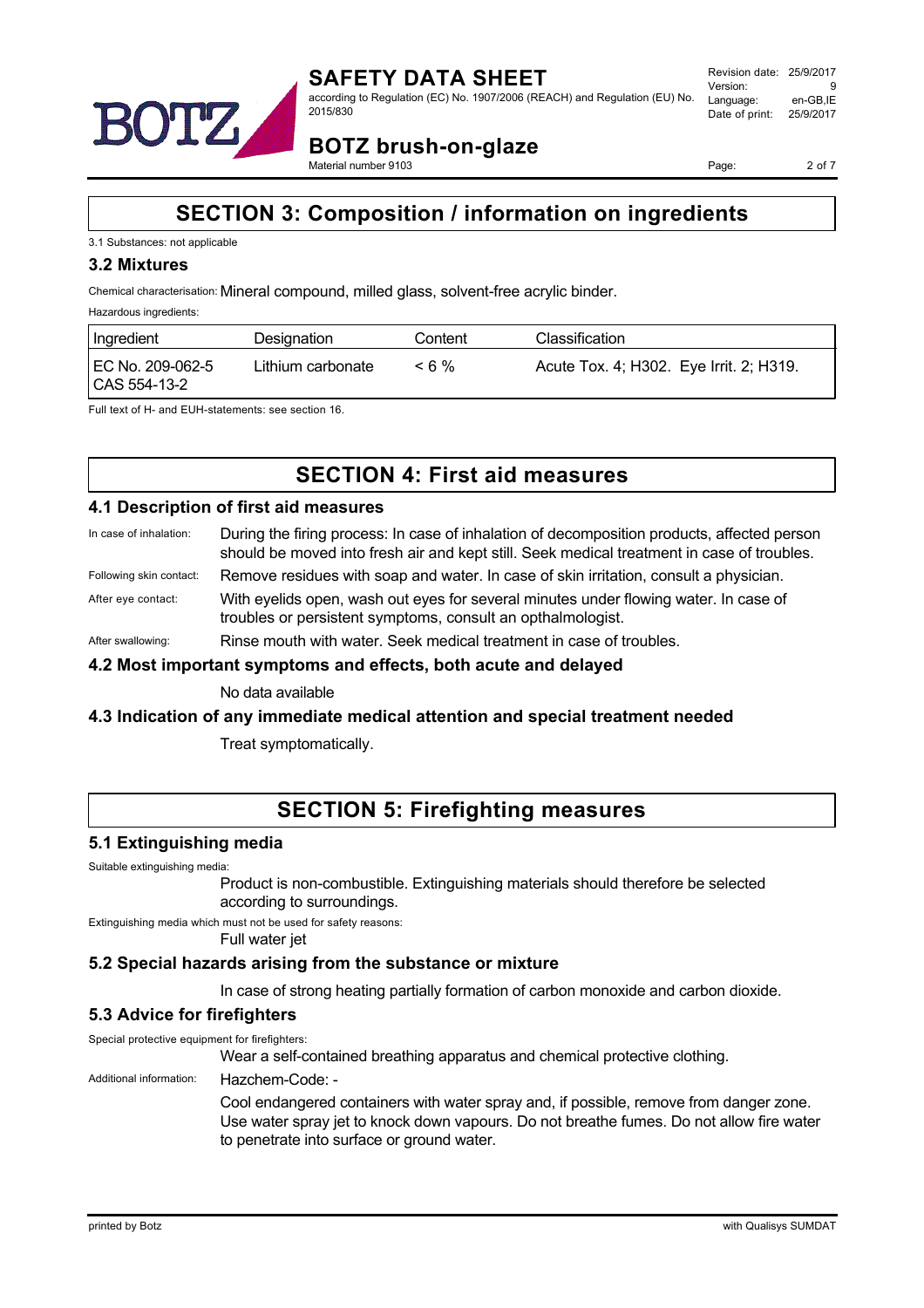

according to Regulation (EC) No. 1907/2006 (REACH) and Regulation (EU) No. 2015/830

Revision date: 25/9/2017 Version: 9<br>Language: en-GB IE Language: Date of print: 25/9/2017

**BOTZ brush-on-glaze**

Material number 9103

Page: 3 of 7

# **SECTION 6: Accidental release measures**

## **6.1 Personal precautions, protective equipment and emergency procedures**

Avoid contact with skin, eyes, and clothing. Wear suitable protective clothing. Ensure adequate ventilation, especially in confined areas.

# **6.2 Environmental precautions**

Do not allow to penetrate into soil, waterbodies or drains.

## **6.3 Methods and material for containment and cleaning up**

Take up mechanically, placing in appropriate containers for disposal.

Additional information: Special danger of slipping by leaking/spilling product.

## **6.4 Reference to other sections**

Refer additionally to section 8 and 13.

# **SECTION 7: Handling and storage**

## **7.1 Precautions for safe handling**

Advices on safe handling: During the glazing process:

Avoid contact with skin, eyes, and clothing. When using do not eat, drink or smoke.

Wash hands before breaks and immediateley after using the product.

When using the materials do not leave children unattended.

If necessary: Wear suitable protective clothing.

During the firing process: Air the room. Lead burning waste gases outside directly if possible.

Precautions against fire and explosion:

Take standard precautions to prevent fire.

# **7.2 Conditions for safe storage, including any incompatibilities**

Requirements for storerooms and containers:

Keep container tightly closed. Do not dry up the product. Do not drop, drag or bang the container. Store out of the reach of children.

storage temperature: Store at room temperature. Protect from frost and exposure to sun.

Hints on joint storage: Keep away from food and drinks.

# **7.3 Specific end use(s)**

Glaze coating of ceramic products.

# **SECTION 8: Exposure controls/personal protection**

#### **8.1 Control parameters**

Additional information: Contains no substances with occupational exposure limit values.

#### **8.2 Exposure controls**

When using this product, a well-functioning exhaust ventilation of the furnace gases and ample ventilation of the workrooms are recommended.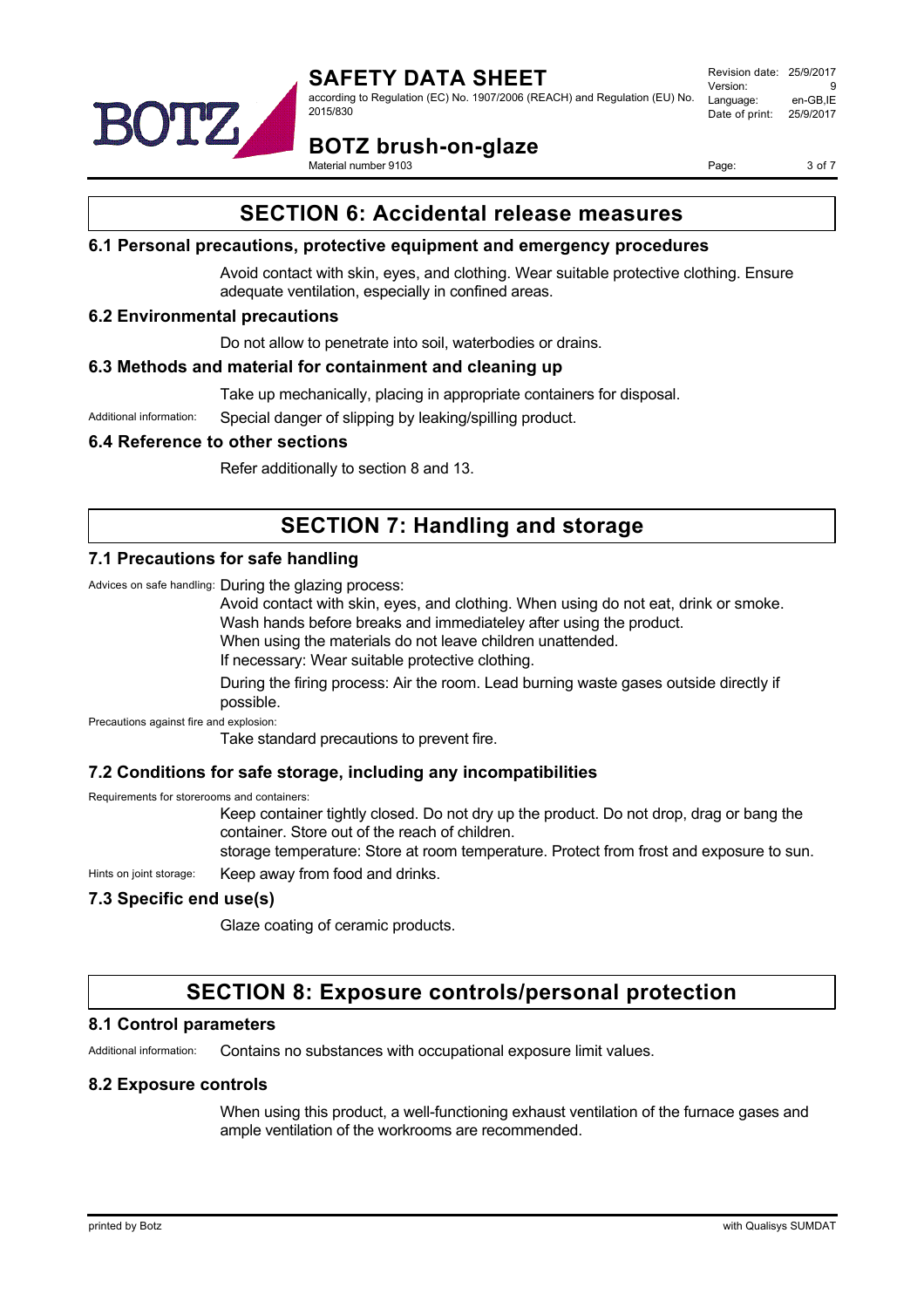

Revision date: 25/9/2017 Version: 9<br>Language: en-GB.IE Language: Date of print: 25/9/2017



**BOTZ brush-on-glaze**

Page: 4 of 7

#### **Personal protection equipment**

#### **Occupational exposure controls**

| Respiratory protection:                  | During the firing process: Respiratory protection is not necessary if room is well ventilated.                                                                                                                 |  |  |
|------------------------------------------|----------------------------------------------------------------------------------------------------------------------------------------------------------------------------------------------------------------|--|--|
| Hand protection:                         | If necessary: Wear suitable gloves.                                                                                                                                                                            |  |  |
| Eye protection:                          | Risk of splashes: Tightly sealed goggles according to EN 166.                                                                                                                                                  |  |  |
| Body protection:                         | Recommendation: protective apron.                                                                                                                                                                              |  |  |
| General protection and hygiene measures: | Avoid contact with skin, eyes, and clothing. Provide a conveniently located eye rinse<br>station. Wash hands before breaks and immediateley after using the product. When using<br>do not eat, drink or smoke. |  |  |

# **SECTION 9: Physical and chemical properties**

#### **9.1 Information on basic physical and chemical properties**

2015/830

Material number 9103

| Appearance:                              | Form: liquid / pasty (thixotropic) |
|------------------------------------------|------------------------------------|
| Odour:                                   | almost odourless                   |
| Odour threshold:                         | No data available                  |
| pH value:                                | 8 - 10                             |
| Melting point/freezing point:            | No data available                  |
| Initial boiling point and boiling range: | No data available                  |
| Flash point/flash point range:           | No data available                  |
| Evaporation rate:                        | No data available                  |
| Flammability:                            | No data available                  |
| Explosion limits:                        | No data available                  |
| Vapour pressure:                         | No data available                  |
| Vapour density:                          | No data available                  |
| Density:                                 | No data available                  |
| Water solubility:                        | dispersible                        |
| Partition coefficient: n-octanol/water:  | No data available                  |
| Auto-ignition temperature:               | No data available                  |
| Decomposition temperature:               | No data available                  |
| Viscosity, kinematic:                    | No data available                  |
| Explosive properties:                    | No data available                  |
| Oxidizing characteristics:               | No data available                  |

# **9.2 Other information**

Additional information: No data available

# **SECTION 10: Stability and reactivity**

### **10.1 Reactivity**

Refer to 10.3

#### **10.2 Chemical stability**

Stable under recommended storage conditions.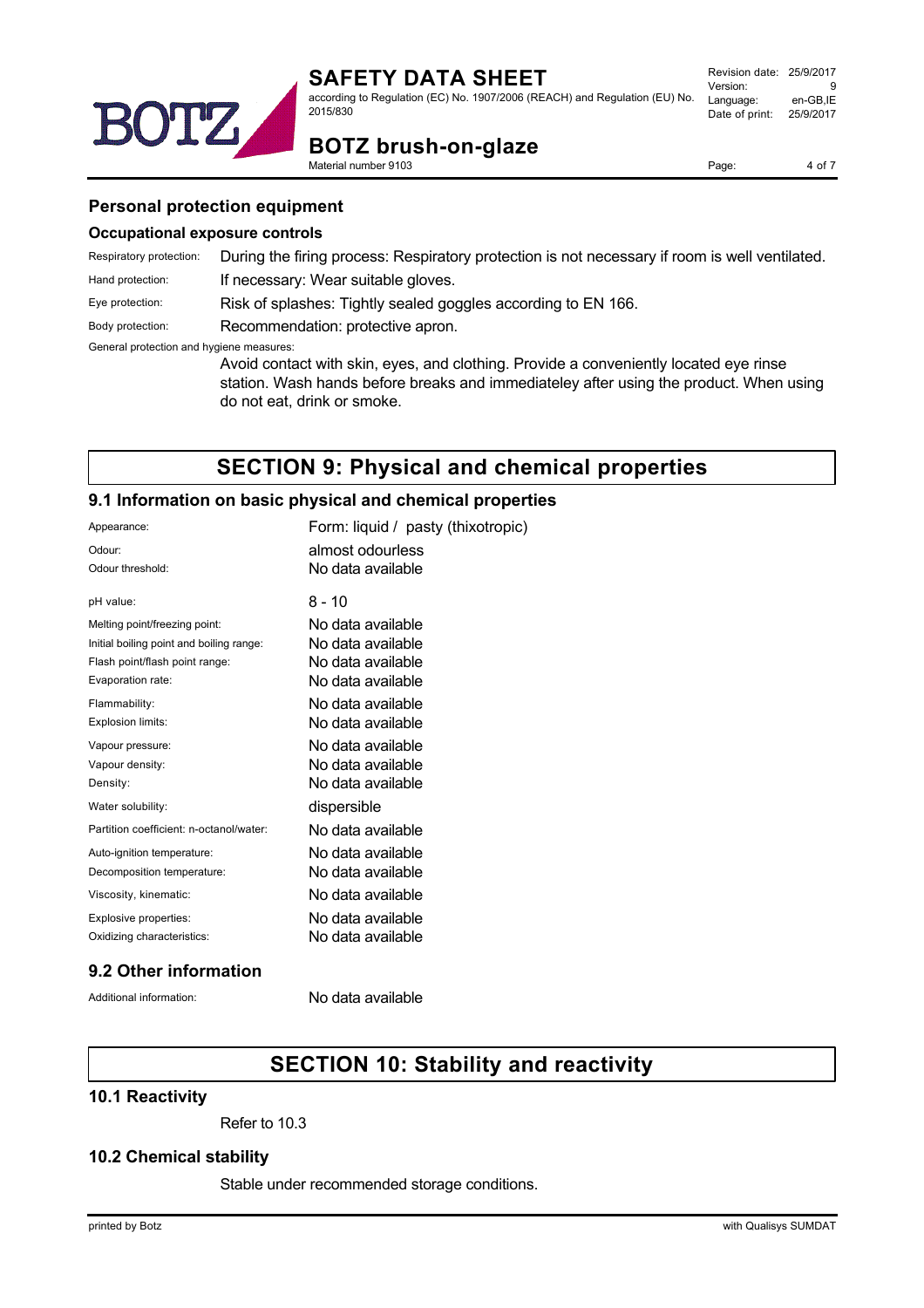

according to Regulation (EC) No. 1907/2006 (REACH) and Regulation (EU) No. 2015/830

# **DTZ BOTZ brush-on-glaze**

Material number 9103

Page: 5 of 7

# **10.3 Possibility of hazardous reactions**

No dangerous reactions are known.

## **10.4 Conditions to avoid**

Do not dry up the product.

## **10.5 Incompatible materials**

No data available

## **10.6 Hazardous decomposition products**

In case of strong heating partially formation of carbon monoxide and carbon dioxide Thermal decomposition: No data available

# **SECTION 11: Toxicological information**

## **11.1 Information on toxicological effects**

Toxicological effects: Acute toxicity (oral): Lack of data.

Acute toxicity (dermal): Lack of data. Acute toxicity (inhalative): Lack of data. Skin corrosion/irritation: Lack of data. Eye damage/irritation: Lack of data. Sensitisation to the respiratory tract: Lack of data. Skin sensitisation: Lack of data. Germ cell mutagenicity/Genotoxicity: Lack of data. Carcinogenicity: Lack of data. Reproductive toxicity: Lack of data. Effects on or via lactation: Lack of data. Specific target organ toxicity (single exposure): Lack of data. Specific target organ toxicity (repeated exposure): Lack of data. Aspiration hazard: Lack of data. Other information: The product is harmless by proper handling and according to the terms of application.

# **SECTION 12: Ecological information**

# **12.1 Toxicity**

Further details: No data available

#### **12.2 Persistence and degradability**

Further details: Due to its low solubility in water the product is almost completely mechanically separated in biological sewage plants.

#### **12.3 Bioaccumulative potential**

Partition coefficient: n-octanol/water:

No data available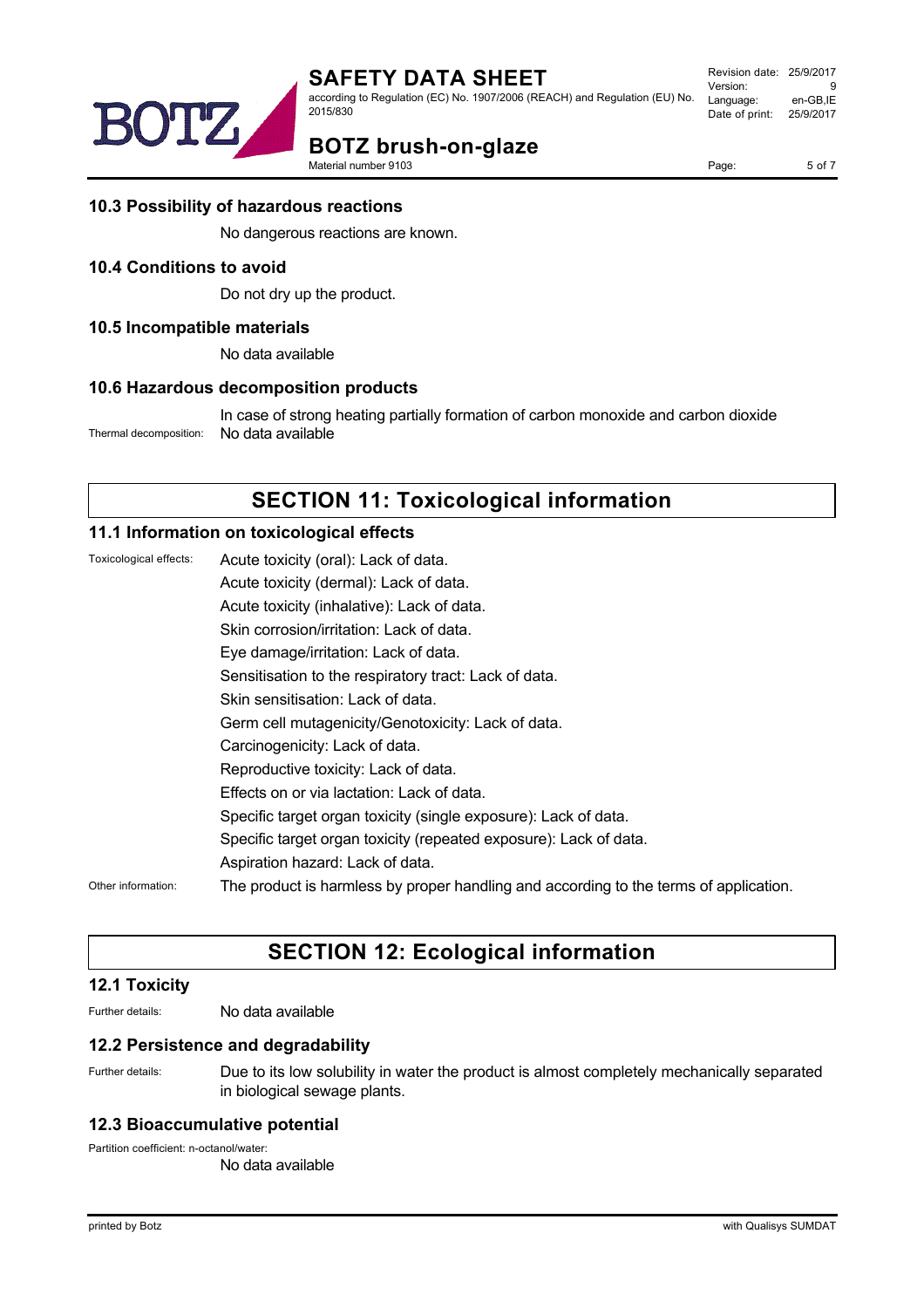

# **SAFETY DATA SHEET**

according to Regulation (EC) No. 1907/2006 (REACH) and Regulation (EU) No. 2015/830

Revision date: 25/9/2017 Version: 9<br>Language: en-GB IE Language: Date of print: 25/9/2017

# **BOTZ brush-on-glaze**

Material number 9103

Page: 6 of 7

#### **12.4 Mobility in soil**

No data available

#### **12.5 Results of PBT and vPvB assessment**

No data available

#### **12.6 Other adverse effects**

General information: Do not allow to enter into ground-water, surface water or drains.

# **SECTION 13: Disposal considerations**

#### **13.1 Waste treatment methods**

#### **Product**

Waste key number: 08 02 03 = Aqueous suspensions containing ceramic materials. Recommendation: Dispose of waste according to applicable legislation.

#### **Contaminated packaging**

Waste key number: 15 01 02 = Plastic packaging Recommendation: Uncontaminated packaging may be treated as household waste. Non-contaminated packages may be recycled.

# **SECTION 14: Transport information**

# **14.1 UN number**

ADR/RID, IMDG, IATA-DGR:

not applicable

#### **14.2 UN proper shipping name**

ADR/RID, IMDG, IATA-DGR: Not restricted

# **14.3 Transport hazard class(es)**

ADR/RID, IMDG, IATA-DGR: not applicable

# **14.4 Packing group**

ADR/RID, IMDG, IATA-DGR:

not applicable

#### **14.5 Environmental hazards**

Marine pollutant: no

#### **14.6 Special precautions for user**

No dangerous good in sense of these transport regulations.

# **14.7 Transport in bulk according to Annex II of Marpol and the IBC Code**

No data available